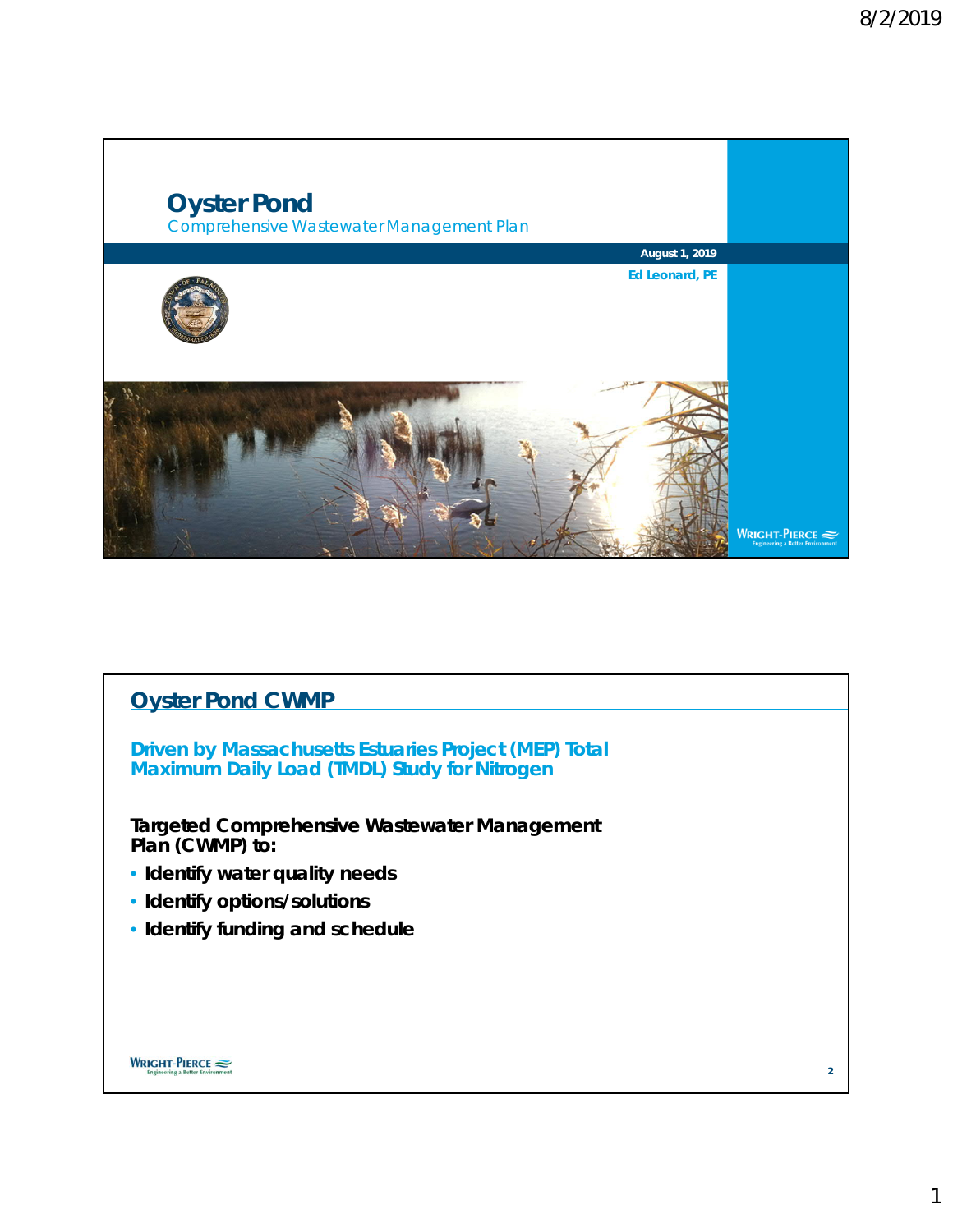



2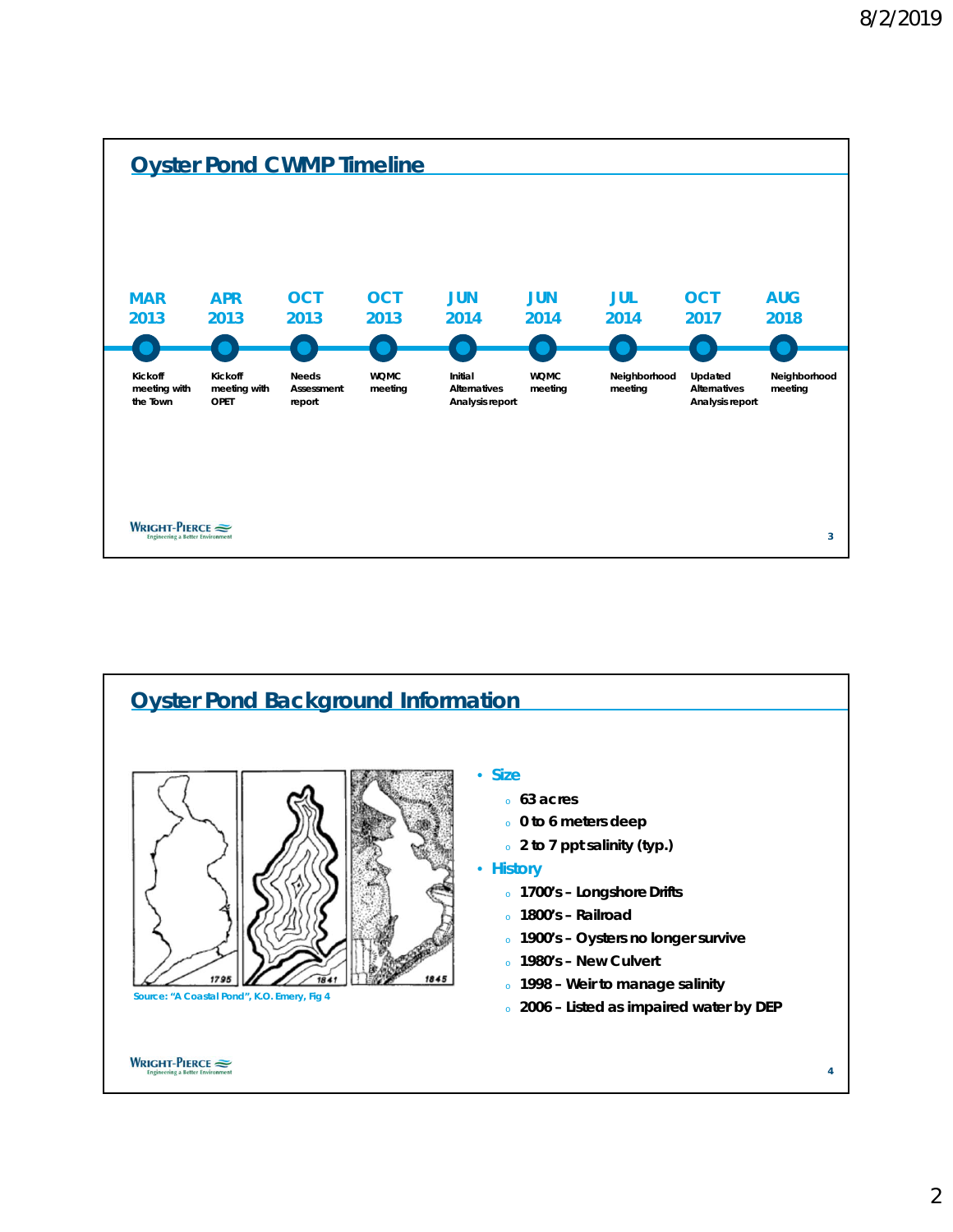

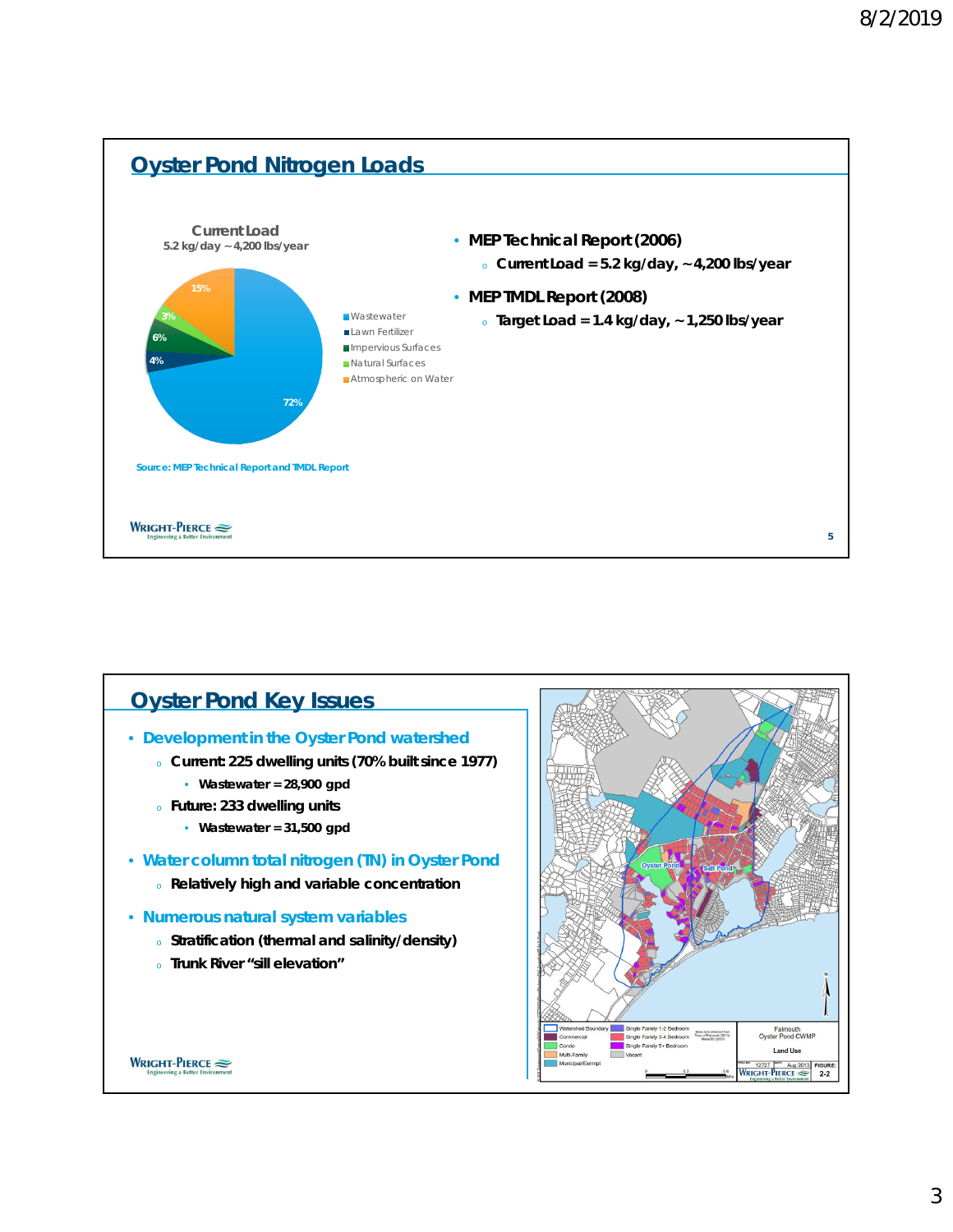

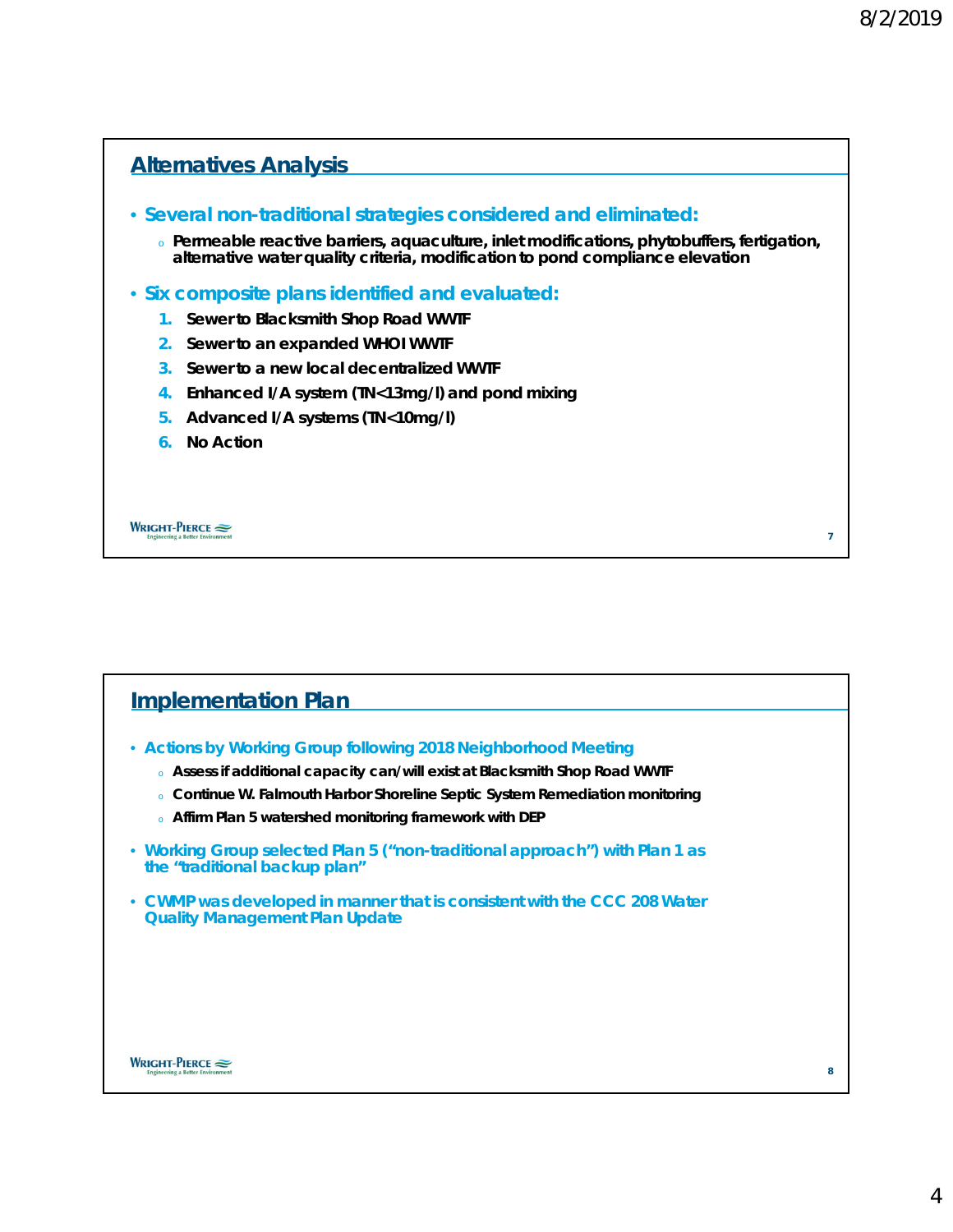**9**

# • **Watershed Permit for hybrid or non-traditional plan** <sup>o</sup> **Responsible Management Entity** <sup>o</sup> **Phased Implementation Schedule** <sup>o</sup> **Environmental Monitoring** <sup>o</sup> **Traditional Backup Plan** <sup>o</sup> **Financial Plan** • **Responsible Management Entity (RME)** <sup>o</sup> **Permitting** <sup>o</sup> **Procurement provisions** <sup>o</sup> **Monitoring, operations and maintenance** <sup>o</sup> **Septic pumping** <sup>o</sup> **Record keeping** <sup>o</sup> **Reporting to DEP Watershed Permit and RME**

#### WRIGHT-PIERCE

#### **Advanced I/A Plan** • **Wastewater management: 70% N reduction** <sup>o</sup> **168 Advanced I/A systems for 233 dwelling units** <sup>o</sup> **Advanced I/A systems <10 mg/l eff TN** <sup>o</sup> **Two phases.** • **Fertilizer: 25% N reduction** • **Stormwater: 25% N reduction** • **Atmospheric sources: 40% N reduction** • **Benthic flux changes: as predicted by MEP** WHOI Doi<br>Built 2016 • **Periodic inspections and maintenance dredging of Trunk River** Falmouth<br>Oyster Pond CWMP **Advanced I/A Plan Phasing** WRIGHT-PIERCE Base data obtained from<br>Town of Falmouth (2013),<br>MassGIS (2009) **12727** Mar 2019 FIGURE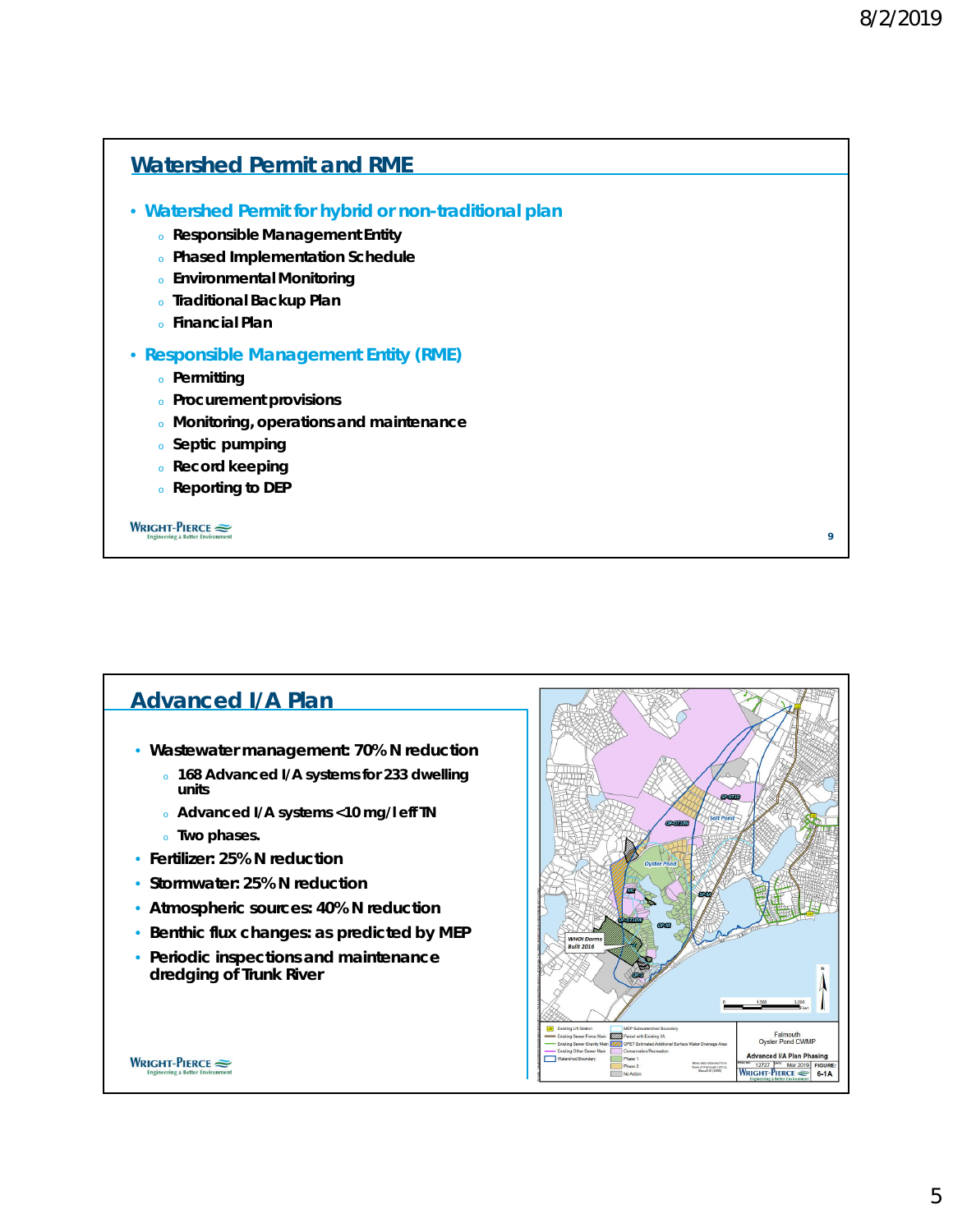

# **Environmental Monitoring**

#### **Environmental Monitoring Program developed to:**

- **Assess changes in water column nitrogen concentration**
- **Assess changes in benthic habitat**
- **Assess Advanced I/A system performance**
- **Assess changes in atmospheric nitrogen deposition**
- **Monitor changes in technology**

WRIGHT-PIERCE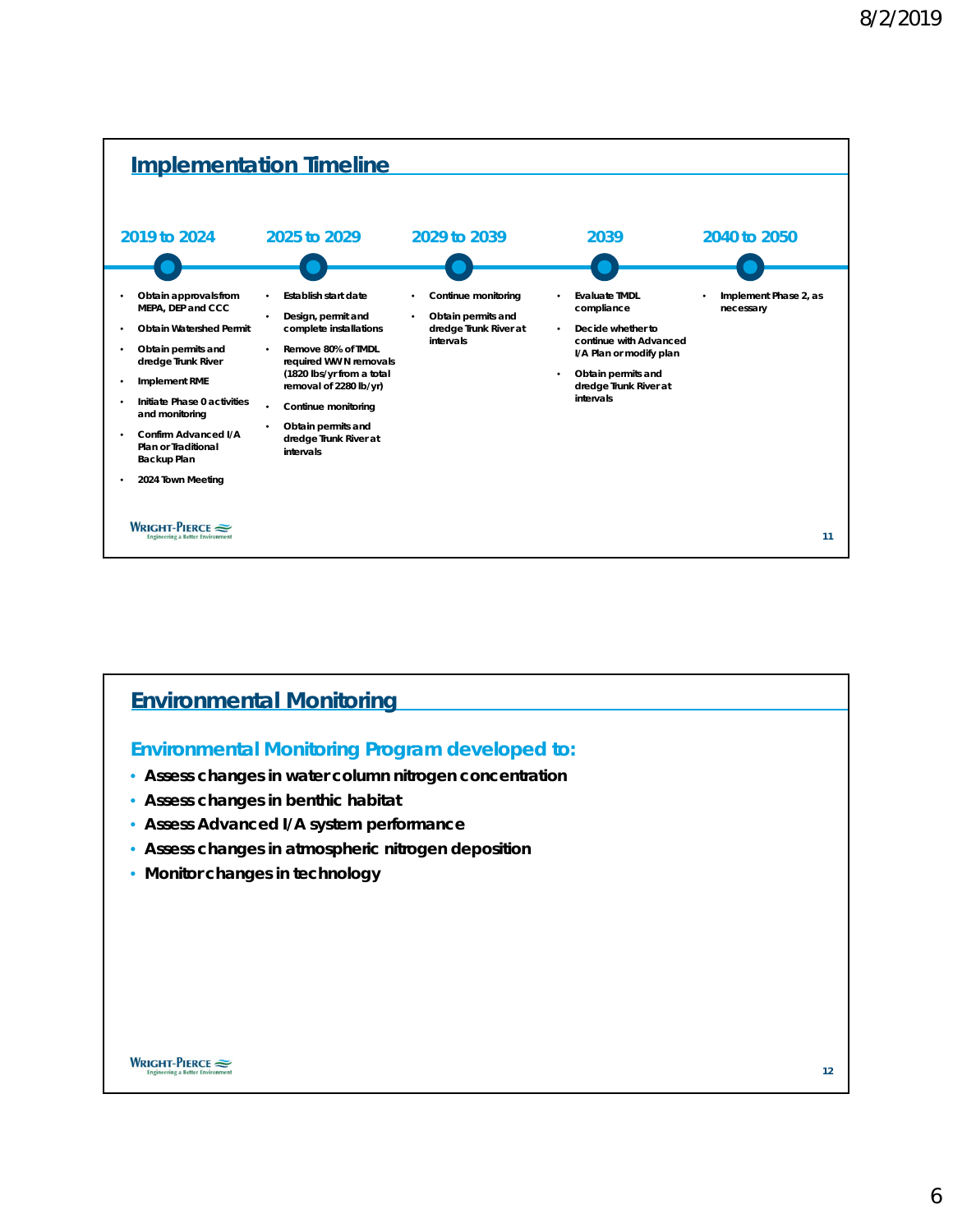

# **Financing Plan**

- **Cost Estimating**
	- <sup>o</sup> **Cost for Phase 1 only for Advanced I/A Plan and Traditional Backup Plan**
	- <sup>o</sup> **Cost estimates developed consistent with approach used for South Coastal Watershed CWMP and presented in 2026 dollars.**
	- <sup>o</sup> **Estimated capital costs, operations costs as well as costs for the RME.**
- **Loans**
	- <sup>o</sup> **Massachusetts DEP SRF Loans (0%, 20 yr and 2%, 20 yr)**
	- <sup>o</sup> **Municipal bonds (4%, 20 yr)**
	- <sup>o</sup> **Private loans or Barnstable County Septic Management Loan Program (5%, 20 yr)**
	- <sup>o</sup> **General taxation**
- **Grants**
	- <sup>o</sup> **None anticipated for this project**



**14**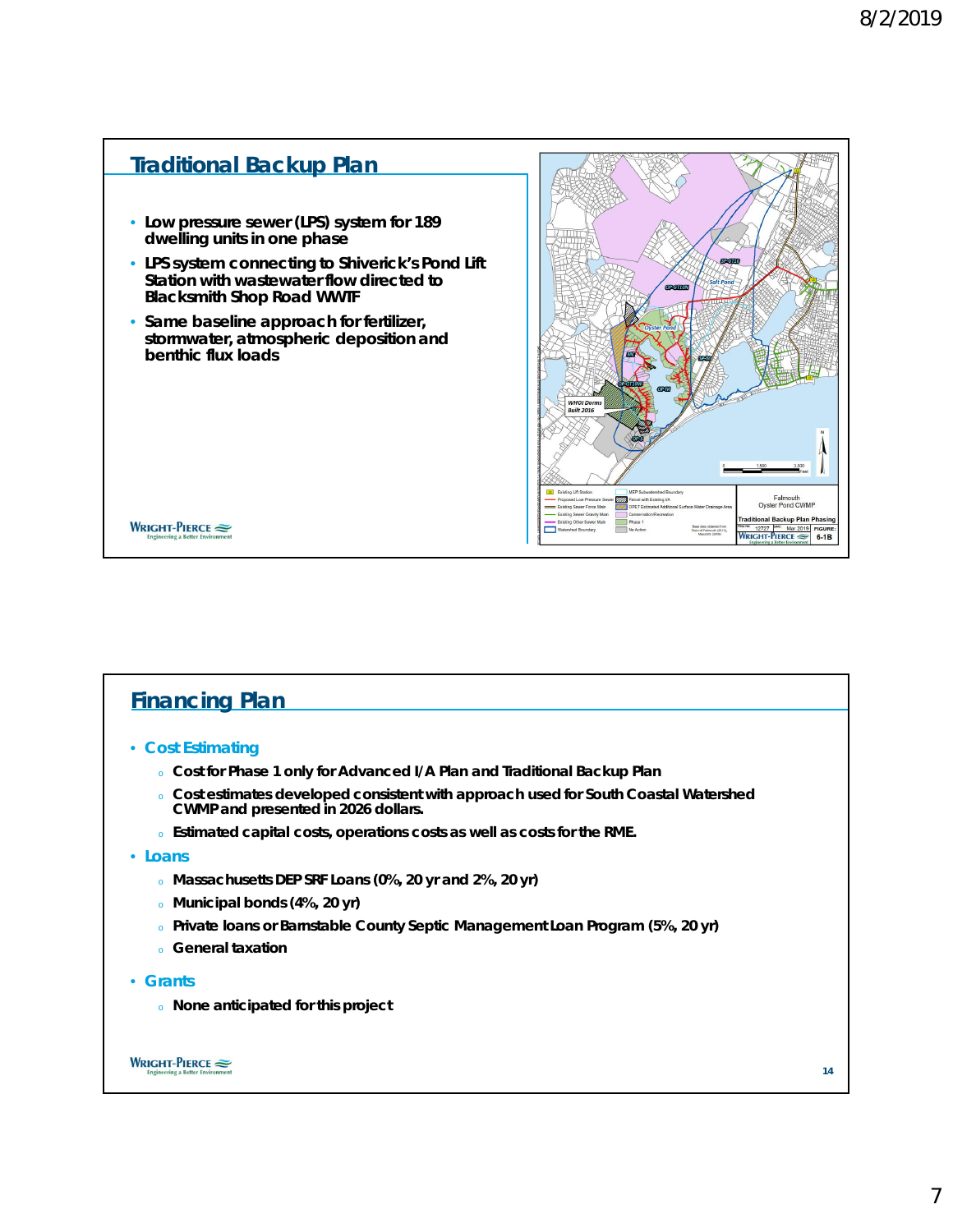# **Financing Plan**

#### • **Cost Allocation**

#### <sup>o</sup> **Advanced I/A Plan**

- **Town will contribute the cost of the Advanced I/A System.**
- **Property owners will cover all costs for design, installation and landscaping.**
- **Municipal debt service will be paid by general taxation.**
- **Operating costs will be paid by the property owner**
- **Watershed monitoring costs will be paid by all watershed property owners.**
- **Trunk River dredging costs will be paid by general taxation (as per current situation).**
- <sup>o</sup> **Traditional Backup Plan**
	- **Town will cover 100% of infrastructure costs that serve multiple watersheds.**
	- **Town will cover 30% of infrastructure costs that serve the specific neighborhood/watershed**
	- **Property owners will cover the rest of the costs, including landscaping and septic system abandonment**
	- **Municipal debt service, operating costs and watershed monitoring costs are allocated as noted above.**

WRIGHT-PIERCE

# **Phase 1 Cost Summary**

| <b>Advanced I/A Plan</b> | Traditional Backup Plan |
|--------------------------|-------------------------|
| 189                      | 189                     |
| \$9.1M                   | \$14.4M                 |
| \$536,000                | \$248,000               |
| \$17.9M                  | \$18.5M                 |
| \$5.200                  | \$4,900                 |
|                          |                         |

**Costs presented in 2026 dollars.**

**Plan 5 uses "conservative operations and maintenance assumptions."**

WRIGHT-PIERCE

**15**